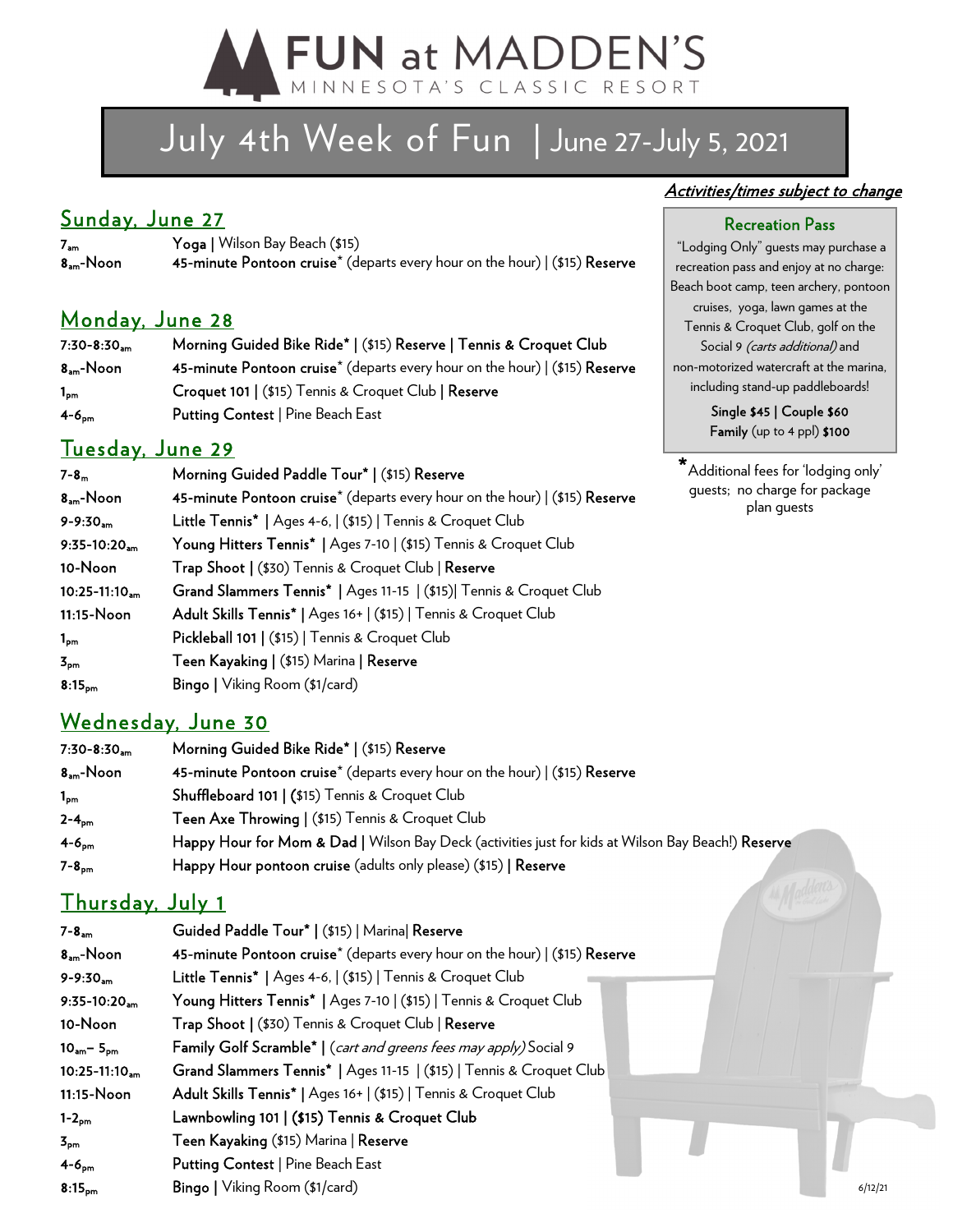# **FUN at MADDEN'S** MINNESOTA'S CLASSIC RESORT

# July 4th Week of Fun | June 27-July 5, 2021

## Friday, July 2

| 7 <sub>am</sub>               | Yoga   Wilson Bay Beach (\$15)   Reserve                                                               |                  |
|-------------------------------|--------------------------------------------------------------------------------------------------------|------------------|
| $7:30-8:30_{am}$              | Morning Guided Electric Bike Ride*   (\$35) Reserve                                                    | "Lo              |
| $8am$ -Noon                   | 45-minute pontoon cruise <sup>*</sup> (departs every hour on the hour)   (\$15) Reserve                | recr             |
| $9 - 9:30$ <sub>am</sub>      | Little Tennis*   Ages 4-6,   (\$15)   Tennis & Croquet Club                                            | Beac             |
| $9:35-10:20$ <sub>am</sub>    | Young Hitters Tennis*   Ages 7-10   (\$15) Tennis & Croquet Club                                       | $\epsilon$<br>Te |
| $10:25 - 11:10$ <sub>am</sub> | Grand Slammers Tennis*   Ages 11-15   (\$15)  Tennis & Croquet Club                                    |                  |
| 11:15-Noon                    | Adult Skills Tennis*   Ages 16+   (\$15)   Tennis & Croquet Club                                       | non-             |
| $4-5pm$                       | Welcome Recreation Reception   Complimentary beverages, sample the lawn games<br>Tennis & Croquet Club | ir               |
| $5 - 7_{\text{pm}}$           | Kids Pizza Party   (\$20) Pizza and fun!   Adventure Cove   Reserve                                    |                  |
| $7 - 8_{\text{pm}}$           | Happy Hour pontoon cruise   (\$15) (adults only please)   Marina   Reserve                             |                  |
| Dusk                          | Glow Ball Golf   (\$10)   Pine Beach East   Reserve                                                    |                  |

#### Activities/locations subject to change

#### Recreation Pass

dging Only" guests may purchase a eation pass and enjoy at no charge: h boot camp, teen archery, pontoon cruises, yoga, lawn games at the ennis & Croquet Club, golf on the Social 9 *(carts additional)* and motorized watercraft at the marina, icluding stand-up paddleboards!

Single \$45 | Couple \$60 Family (up to 4 ppl) \$100

## Saturday July 3

| $8am$ -Noon        | 45-minute Pontoon cruise <sup>*</sup> (departs every hour on the hour)   (\$15) Reserve |
|--------------------|-----------------------------------------------------------------------------------------|
| 8:30 <sub>am</sub> | Beach Boot Camp   (\$20) Wilson Bay Beach   Reserve                                     |
| 10-Noon            | Trap Shoot   (\$30) Tennis & Croquet Club   Reserve                                     |
| $10am - 5pm$       | Family Golf Scramble   (cart and greens fees may apply) Social 9                        |
| $2_{pm}$           | Teen Axe Throwing   (\$10) Tennis & Croquet Club   Reserve                              |
| 5 <sub>pm</sub>    | Corn Hole Tournament   (\$10/2ppl) Tennis & Croquet Club   Reserve                      |
| $7-10pm$           | Beach Party   Wilson Bay Beach, music, cash bar                                         |

## Sunday July 4

| 7 <sub>am</sub>           | Yoga Wilson Bay Beach   (\$15)   Reserve                                                |
|---------------------------|-----------------------------------------------------------------------------------------|
| $7:30-8:30$ <sub>am</sub> | Morning Guided Bike Ride*   (\$15) Reserve                                              |
| $8am$ -Noon               | 45-minute Pontoon cruise <sup>*</sup> (departs every hour on the hour)   (\$15) Reserve |
| 9 <sub>am</sub>           | Lawn bowling Tournament (\$10/2ppl)   Tennis & Croquet Club   Reserve                   |
| $10am$ -Noon              | Trap Shoot   (\$30) Tennis & Croquet Club   Reserve                                     |
| $2_{pm}$                  | Kids July 4 <sup>th</sup> Parade   Adventure Cove                                       |
| $6_{\text{pm}}$           | July 4th BBQ*   The Pavilion   Reserve                                                  |
| $10:15_{\text{pm}}$       | <b>Fireworks!!</b> Best Viewing from the pool deck, Madden Inn                          |

## Monday July 5

| $7:30-8:30$ <sub>am</sub>  | Morning Guided Bike Ride*   (\$15) Reserve                                               |
|----------------------------|------------------------------------------------------------------------------------------|
| 8 <sub>am</sub> -Noon      | 45-minute Pontoon cruise <sup>*</sup> (departs every hour on the hour) $($ \$15) Reserve |
| $\mathbf{1}_{\texttt{pm}}$ | Croquet 101   (\$10/2ppl) Tennis & Croquet Club   Reserve                                |





 $\star$  Additional fees for 'lodging only' guests; no charge for package plan guests. Activities/locations subject to change